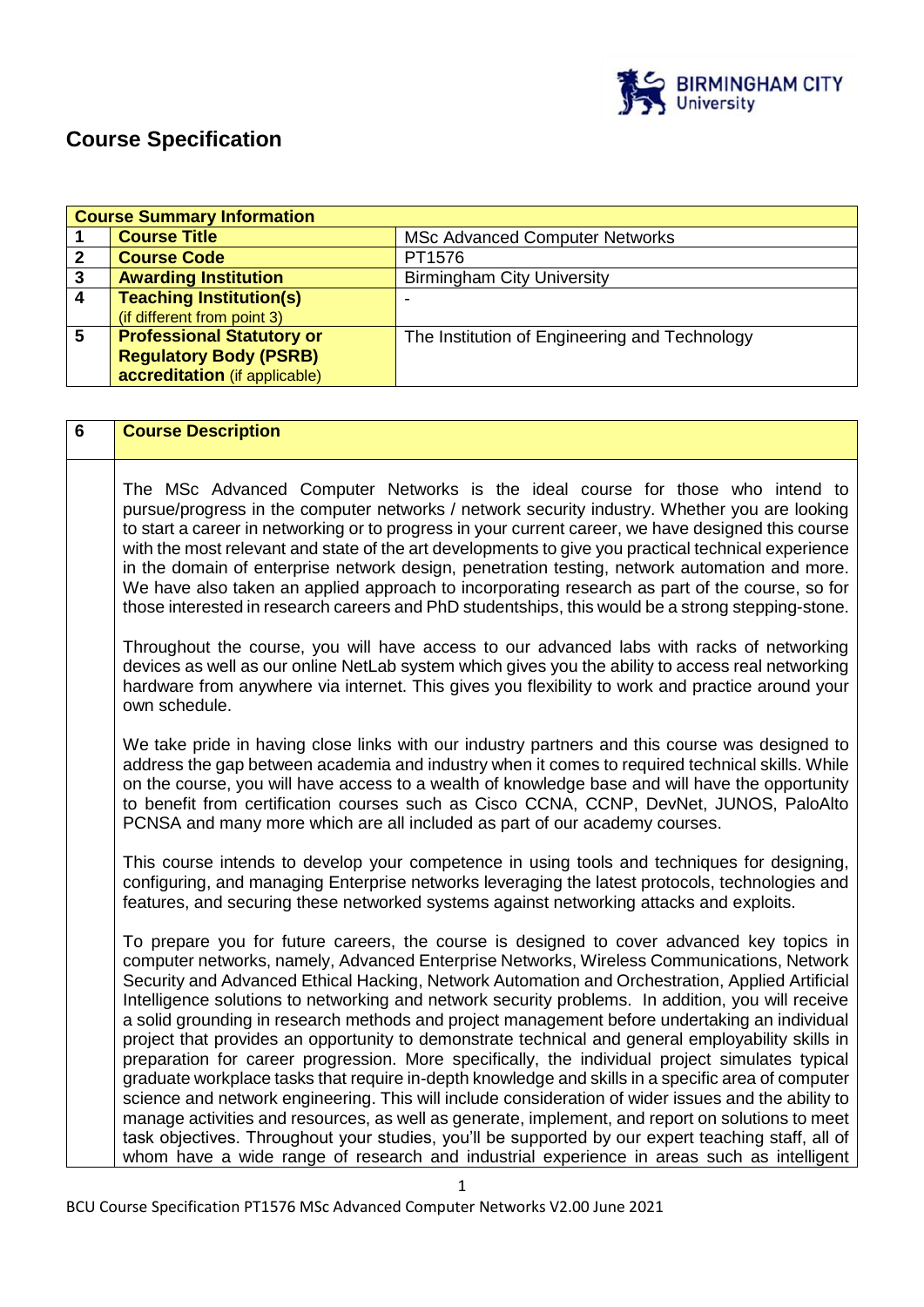

systems, mobile computing, Semantic Web, machine learning and software engineering, which they use to enhance the curriculum.

|    | <b>Course Awards</b>                              |              |                                  |
|----|---------------------------------------------------|--------------|----------------------------------|
| 7a | <b>Name of Final Award</b>                        | <b>Level</b> | <b>Credits</b><br><b>Awarded</b> |
|    | Master of Science Advanced Computer Networks      |              | 180                              |
|    | Master of Science Advanced Computer Networks with |              | 240                              |
|    | <b>Professional Placement</b>                     |              |                                  |
| 7b | <b>Exit Awards and Credits Awarded</b>            |              |                                  |
|    | Postgraduate Certificate Computer Network Studies |              | 60                               |
|    | Postgraduate Diploma Advanced Computer Networks   |              | 120                              |

| of 40% (postgraduate) in each item of assessment in order to pass the module. | 8 | <b>Derogation from the University Regulations</b>                                       |
|-------------------------------------------------------------------------------|---|-----------------------------------------------------------------------------------------|
|                                                                               |   | 1. For modules with more than one item of assessment, students must achieve a minimum   |
|                                                                               |   |                                                                                         |
|                                                                               |   | 2. Compensation of marginal failure in up to 20 credits is permitted across the course. |
| 3. Condonement of failed modules is not permitted.                            |   |                                                                                         |

| -9        | <b>Delivery Patterns</b>                        |                             |                          |         |
|-----------|-------------------------------------------------|-----------------------------|--------------------------|---------|
|           |                                                 |                             |                          |         |
|           | <b>Mode(s) of Study</b>                         | <b>Location(s) of Study</b> | <b>Duration of Study</b> | Code(s) |
| Full Time |                                                 | <b>City Centre</b>          | 12 months                | PT1576  |
|           | <b>Part Time</b>                                | <b>City Centre</b>          | 24 months                | PT1577  |
|           | Full Time with<br><b>Professional Placement</b> | <b>City Centre</b>          | 18 months                | PT1578  |

| 10 | <b>Entry Requirements</b> |                                                                                                                                                                                                                            |
|----|---------------------------|----------------------------------------------------------------------------------------------------------------------------------------------------------------------------------------------------------------------------|
|    | Home:                     | We would normally expect you to hold at least a Second-Class<br>(2:2) Honours degree or equivalent in Computing, Engineering or<br>Information Management.                                                                 |
|    |                           | Applicants without standard entry qualifications but with extensive<br>industrial experience could be considered if they provide evidence<br>of the necessary knowledge and skills to successfully complete<br>the course. |
|    | EU:                       | International applicants are required to have IELTS overall band<br>of 6.0 or equivalent.                                                                                                                                  |
|    | International:            | International applicants are required to have IELTS overall band<br>of 6.0 or equivalent.                                                                                                                                  |
|    | Access:                   | N/A                                                                                                                                                                                                                        |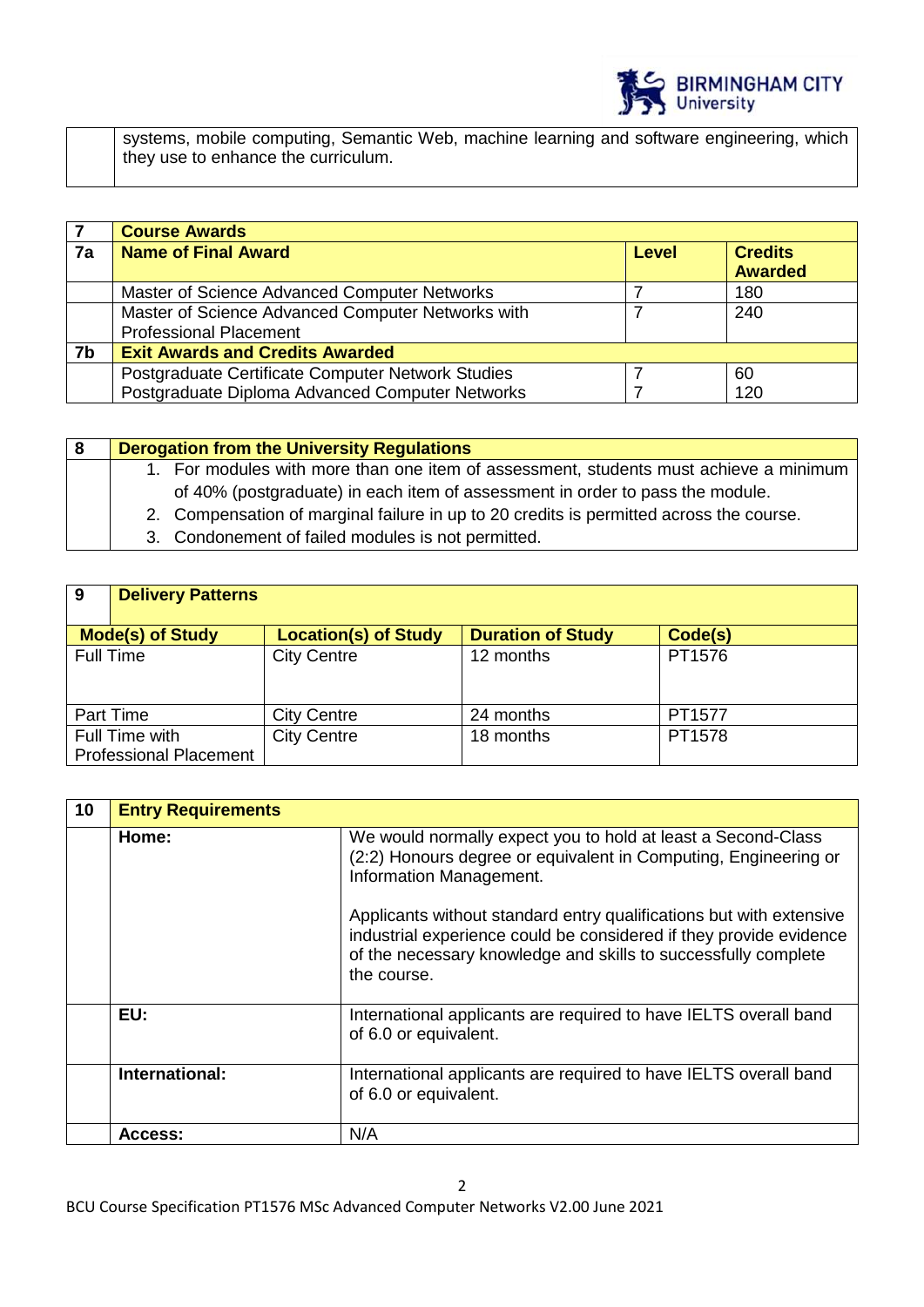|    | <b>BIRMINGHAM CITY</b><br>University                                                                                                                                                                                                                                                                                                                                                                                                                                                                                                                                                                                  |
|----|-----------------------------------------------------------------------------------------------------------------------------------------------------------------------------------------------------------------------------------------------------------------------------------------------------------------------------------------------------------------------------------------------------------------------------------------------------------------------------------------------------------------------------------------------------------------------------------------------------------------------|
| 11 | <b>Course Aims</b>                                                                                                                                                                                                                                                                                                                                                                                                                                                                                                                                                                                                    |
|    | The MSc Advanced Computer Networks is designed to develop key technical and practical skills<br>required by the current computer networks and network security industry. The design and<br>development of the modules is inspired by our conversations with our industrial partners and<br>prepares our students with key technical and soft skills required for fast career progression. While<br>our general approach is focused on practice-based teaching and learning, the curriculum is also<br>research-informed to provide an opportunity for further research and a smooth transition to PhD<br>studentship. |
|    | With introduction and adaption of relevant novel technologies such as Software Defined<br>Networking, DevOps, Machine Learning, IoT and 5G, we foresee a significant demand for skills<br>in these areas and the course aims to bridge this gap by delivering the latest and most relevant<br>content through an innovative learning and teaching approach.                                                                                                                                                                                                                                                           |
|    | This course is offered Full-time, Part-time and also Full-time with the Professional Placement<br>option to give our students the opportunity to gain work experience as part of their degree.                                                                                                                                                                                                                                                                                                                                                                                                                        |
|    | This course is supported by our research cluster within the Security and Trustworthy Systems<br>(STS) research cluster in the Department of Networks and Cybersecurity, and by our strong<br>industrial links with Cisco, Juniper, Oracle, IBM, MS, BT and PaloAlto.                                                                                                                                                                                                                                                                                                                                                  |

| 12                      | <b>Course Learning Outcomes</b>                                                                 |
|-------------------------|-------------------------------------------------------------------------------------------------|
|                         |                                                                                                 |
| $\mathbf 1$             | Demonstrate knowledge and understanding of network design, network management,                  |
|                         | optimisation of network systems and network security.                                           |
| $\overline{2}$          | Demonstrate knowledge of principles and underlying technologies of computer and data            |
|                         | communications, device operating systems, and their underpinning protocols and structures for   |
|                         | securing and optimising network solutions.                                                      |
| $\mathbf{3}$            | Demonstrate knowledge and understanding of appropriate tools, techniques and standards used     |
|                         | in designing, managing, optimising and securing networked systems.                              |
| $\overline{\mathbf{4}}$ | Describe the standards for network design, network management, optimisation of network          |
|                         | systems and network security.                                                                   |
| 5                       | Use proficiently information and materials from a variety of sources for independent research,  |
|                         | enquiry and learning.                                                                           |
| $6\phantom{1}$          | Demonstrate creative and innovative ability in the synthesis of solutions and in formulating    |
|                         | designs secure and optimised networked systems.                                                 |
| $\overline{7}$          | Draw independent conclusions based on a rigorous, analytical and critical assessment of         |
|                         | argument, opinion.                                                                              |
| 8                       | Critically analyse and evaluate the requirements for network design, network management,        |
|                         | optimisation of network systems and network security for a set of business requirements.        |
| 9                       | Plan, design and implement techniques and technologies used by network security engineers       |
|                         | and managers.                                                                                   |
| 10                      | Demonstrate practical skills acquired through laboratories sessions and workshops, either       |
|                         | individually and/or group project work in accordance with ethical standards, professional codes |
|                         | of conduct and set guidelines.                                                                  |
| 11                      | Implement applications and network solutions using appropriate methodologies, tools and novel   |
|                         | techniques.                                                                                     |
| 12                      | Work independently or within a group, with limited need for supervision, in a professional and  |
|                         | industrial context.                                                                             |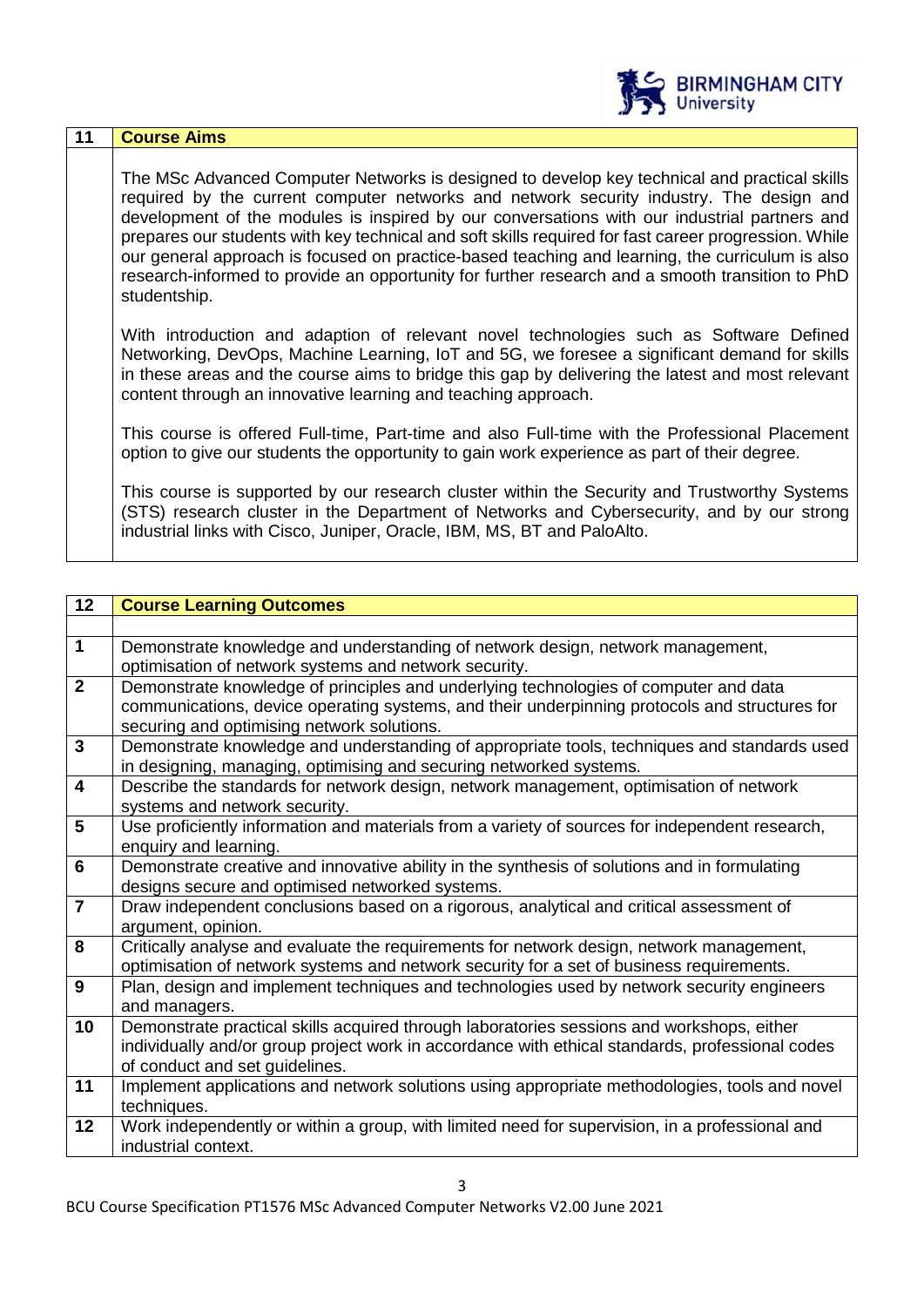

#### **13 Level Learning Outcomes**

#### **Postgraduate Certificate (PG Cert) Computer Networks Studies:**

To obtain a PG Cert Computer Networks Studies, you will need to complete 60 credits (a combination of any 3 modules), through which you will need to partially meet at least 11 of the course learning outcomes.

| Example Scenario:      |                |                |              |   |                         |                         |                |   |                         |                 |         |                                 |                         |                         |                         |                         |    |
|------------------------|----------------|----------------|--------------|---|-------------------------|-------------------------|----------------|---|-------------------------|-----------------|---------|---------------------------------|-------------------------|-------------------------|-------------------------|-------------------------|----|
| <b>MODULES</b>         |                |                |              |   |                         |                         |                |   |                         |                 |         | <b>Course Learning Outcomes</b> |                         |                         |                         |                         |    |
| <b>Level 7 Core</b>    | $\mathbf{1}$   | 2              | 3            | 4 | 5                       | 6                       | $\overline{7}$ | 8 | 9                       | 10 <sup>1</sup> | 11      | 12                              | 13                      | 14                      | 15                      | 16                      | 17 |
| <b>Modules</b>         |                |                |              |   |                         |                         |                |   |                         |                 |         |                                 |                         |                         |                         |                         |    |
| Advanced               | $\mathsf{X}$   | X              | X            | X |                         | X                       |                | X | X                       | X               | $\sf X$ |                                 |                         |                         |                         |                         |    |
| Enterprise             |                |                |              |   |                         |                         |                |   |                         |                 |         |                                 |                         |                         |                         |                         |    |
| <b>Networks</b>        |                |                |              |   |                         |                         |                |   |                         |                 |         |                                 |                         |                         |                         |                         |    |
| <b>Wireless</b>        | X              | X              | X            |   |                         |                         |                | X |                         | X               | $\sf X$ |                                 |                         |                         | X                       |                         |    |
| Communications         |                |                |              |   |                         |                         |                |   |                         |                 |         |                                 |                         |                         |                         |                         |    |
| <b>CMP7171</b>         | $\overline{X}$ | $\overline{X}$ |              |   |                         |                         |                |   | $\overline{\mathsf{X}}$ |                 |         |                                 |                         |                         | $\overline{\mathsf{X}}$ |                         |    |
| Advanced               |                |                |              |   |                         |                         |                |   |                         |                 |         |                                 |                         |                         |                         |                         |    |
| <b>Ethical Hacking</b> |                |                |              |   |                         |                         |                |   |                         |                 |         |                                 |                         |                         |                         |                         |    |
| <b>CMP7221</b>         | X              | X              | $\mathsf{X}$ | X |                         | X                       |                | X |                         |                 | X       |                                 |                         |                         | $\sf X$                 |                         |    |
| <b>Network</b>         |                |                |              |   |                         |                         |                |   |                         |                 |         |                                 |                         |                         |                         |                         |    |
| Automation and         |                |                |              |   |                         |                         |                |   |                         |                 |         |                                 |                         |                         |                         |                         |    |
| Orchestration          |                |                |              |   |                         |                         |                |   |                         |                 |         |                                 |                         |                         |                         |                         |    |
| <b>Applied Machine</b> |                |                |              |   | $\overline{\mathsf{X}}$ | $\overline{\mathsf{X}}$ |                |   | $\overline{\mathsf{X}}$ |                 |         |                                 | $\overline{\mathsf{X}}$ |                         |                         |                         |    |
| <b>Learning</b>        |                |                |              |   |                         |                         |                |   |                         |                 |         |                                 |                         |                         |                         |                         |    |
| <b>CMP7158</b>         |                |                |              |   | $\overline{\mathsf{X}}$ |                         | $\overline{X}$ |   |                         |                 |         | $\overline{\mathsf{X}}$         | $\overline{\mathsf{X}}$ | $\overline{\mathsf{X}}$ | $\overline{\mathsf{X}}$ | $\overline{\mathsf{x}}$ |    |
| Research               |                |                |              |   |                         |                         |                |   |                         |                 |         |                                 |                         |                         |                         |                         |    |
| <b>Methods and</b>     |                |                |              |   |                         |                         |                |   |                         |                 |         |                                 |                         |                         |                         |                         |    |
| Project                |                |                |              |   |                         |                         |                |   |                         |                 |         |                                 |                         |                         |                         |                         |    |
| <b>Management</b>      |                |                |              |   |                         |                         |                |   |                         |                 |         |                                 |                         |                         |                         |                         |    |
| <b>CMP7200</b>         |                |                |              |   |                         |                         | X              |   |                         | X               |         | X                               | X                       | X                       | X                       | X                       | X  |
| Individual             |                |                |              |   |                         |                         |                |   |                         |                 |         |                                 |                         |                         |                         |                         |    |
| <b>Masters Project</b> |                |                |              |   |                         |                         |                |   |                         |                 |         |                                 |                         |                         |                         |                         |    |

### **Postgraduate Diploma (PG Dip) Advanced Computer Networks:**

To obtain a PG Dip Advanced Computer Networks, you will need to complete 120 credits (all 6 taught modules), through which you will need to fully meet course learning outcomes 1-6, 8-9, 11 and partially meet 7, 10, 12-16 of the course learning outcomes.

#### **MSc Advanced Computer Networks:**

In order to achieve MSc Advanced Computer Networks, you must successfully complete the Individual Masters Project module in addition to the requirements for the PG Dip Advanced Computer Networks and meet all 17 learning outcomes of the course. The Masters Project is a research dissertation which must be focused at investigating a relevant significant Computer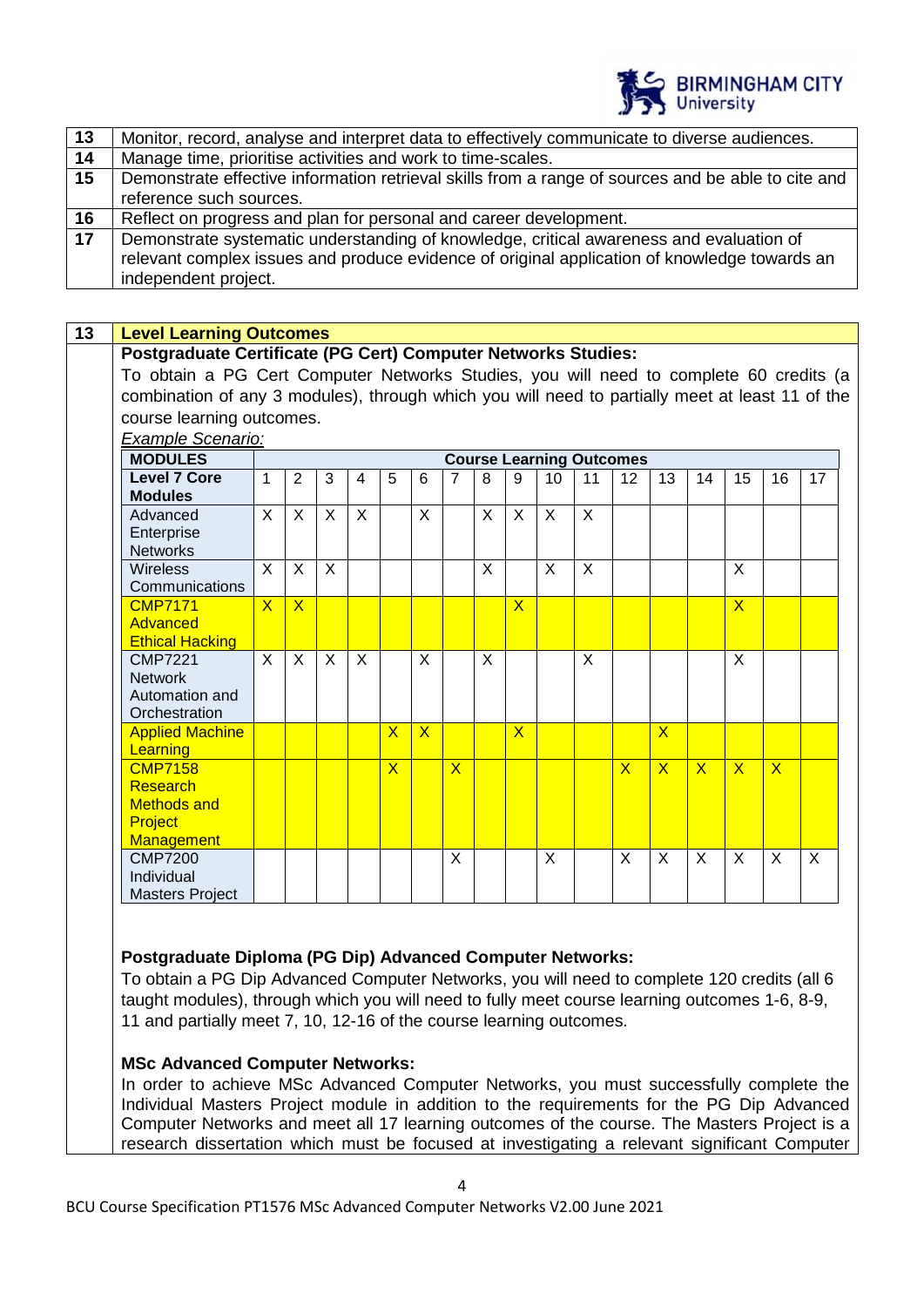

Networks/Network Security challenge and adopt a structured research-informed approach to conduct the study.

The Masters dissertation enables you to gain experience of managing a significant task within computer networks / network security and apply technical, research, and project management skills. It will also help you prepare for managing similar tasks in industrial settings as well as enabling you to gain research experience which will be beneficial for further studies such as the PhD.

| 14 | <b>Course Learning, Teaching and Assessment Strategy</b>                                                                                                                                                                                                                                                                                                                                                                                                                                                                                                                                                                                                                                                                                                                                                         |
|----|------------------------------------------------------------------------------------------------------------------------------------------------------------------------------------------------------------------------------------------------------------------------------------------------------------------------------------------------------------------------------------------------------------------------------------------------------------------------------------------------------------------------------------------------------------------------------------------------------------------------------------------------------------------------------------------------------------------------------------------------------------------------------------------------------------------|
|    | a. Delivery of the Course: Learning and Teaching<br>The timeframe for course delivery period consists of two semesters plus the summer, 180 credits<br>in 12 months and 24 months for part-time students. Students will have two attempts at assessment<br>under BCU academic regulations.                                                                                                                                                                                                                                                                                                                                                                                                                                                                                                                       |
|    | Knowledge and understanding are acquired though formal lectures, tutor-led seminars and<br>practical activities, and a range of independent learning activities. Emphasis is placed on guided,<br>self-directed, and student-centred learning with a progressively increasing independence of<br>approach, thought and process. This independent learning includes an element of peer review in<br>order to evaluate the effectiveness of the learning.                                                                                                                                                                                                                                                                                                                                                          |
|    | Lectures are used to introduce themes, theories, and concepts, which are further re-enforced<br>through practical lab sessions and seminars. Technology enhanced learning is used, where<br>appropriate, through the provision of online resources, discussion forums and other activities.<br>Advanced textbooks are used, together with professional material and journal articles, in order<br>to ensure that students develop a critical understanding of work at the forefront of their discipline.<br>The module guides direct students to a full range of resources, including books and journals, as<br>well as specialised course-based material. Practical, including lab-based, sessions are used<br>throughout the course to develop practical skills and to place theory in a work-related context. |
|    | A flipped curriculum enables analytical and problem-solving skills to be further developed using a<br>range of appropriate 'real' and 'theoretical' case studies and problem-based learning<br>scenarios. Alongside developing and applying skills through coursework, research is emphasised<br>throughout the course. Learners extend research skills ability in the second semester module,<br>Research Methods and Project Management, which develops the key skills of research, academic<br>writing and time management required for study at Masters level. These skills are further<br>developed and placed into context by undertaking a major individual project in semester 3<br>(summer semester for September intake full-time cohort).                                                             |
|    | Transferable/key skills are core to the learning strategy of the course. They are pervasive<br>and are incorporated into modules and assessments as appropriate, e.g. team-working skills are<br>fostered via group task-based tutorial activities. Students are encouraged to plan their own work<br>schedules and are required to meet deadlines. Reflection and self-awareness are fostered<br>throughout.                                                                                                                                                                                                                                                                                                                                                                                                    |
|    | A range of assessment methods are employed, assessment criteria being published in each<br>assignment brief. Knowledge and skills are assessed formatively and summatively by a number<br>of methods: coursework, examinations (seen and unseen, restricted-book and closed-book),<br>presentations, practical assignments, in-person vivas and technical interviews, online forums,<br>podcasts, and project work.                                                                                                                                                                                                                                                                                                                                                                                              |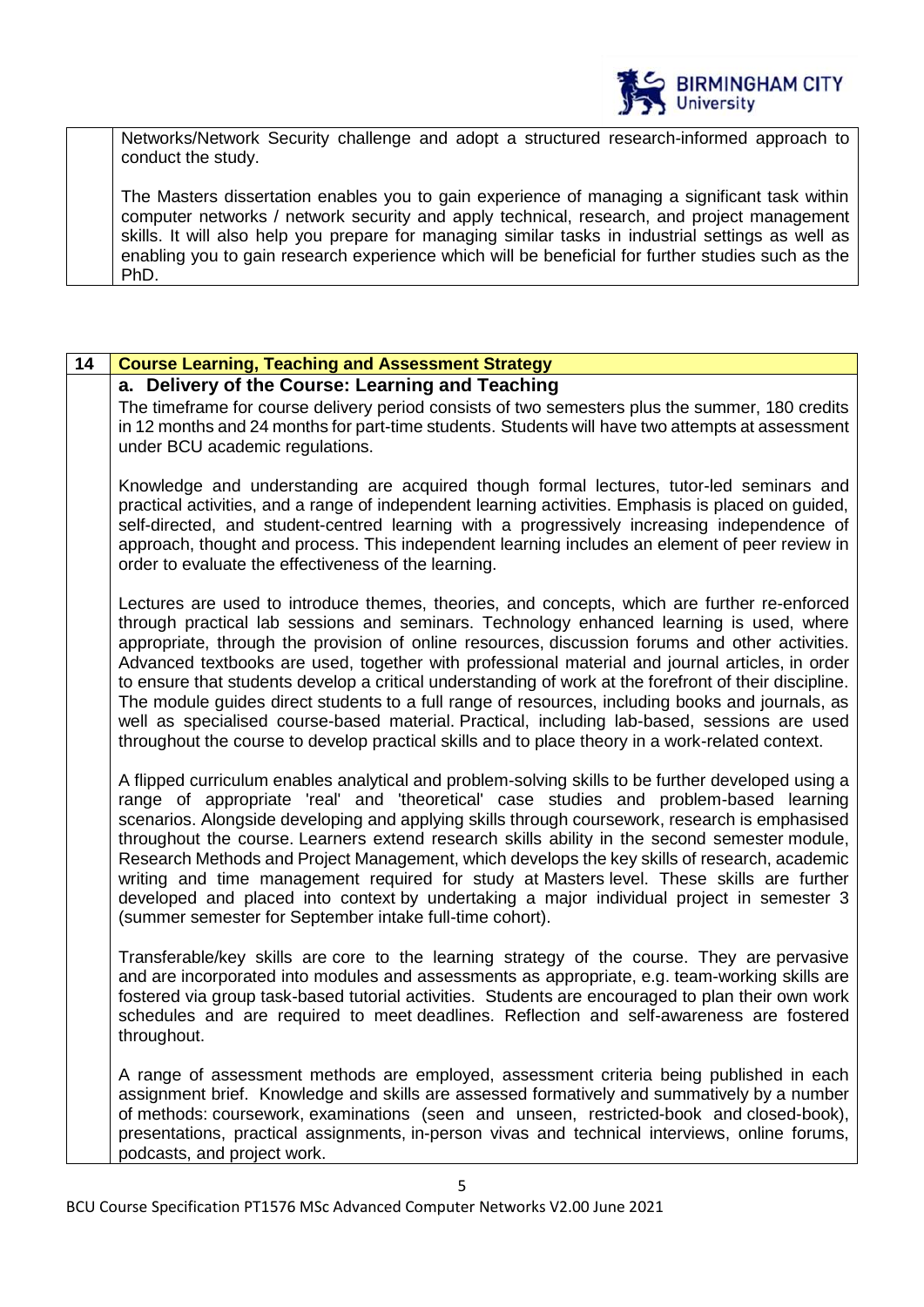

Our teaching philosophy revolves both around students 'learning by doing' and also transferring acquired knowledge to others in a flipped classroom environment. Activities will occur both individually and in teams. Tutors will provide leadership and mentoring aimed at supporting the students' transition into independent learners. In this partnership students will be encouraged to become proactive so that they can develop their confidence to undertake a range of progressively complex and challenging tasks.

Students are expected to attend all teaching sessions as well as to read and prepare before these sessions. Good preparation will enable students to get the most from their scheduled learning time and will help them become an autonomous learner. Teaching sessions will include theoretical lectures, practical demonstrations and small group interactive seminars.

### **b. Assessment Strategies**

The students will demonstrate acquisition of work-related skills by using an assessment strategy that is reflective of industry needs. Assessments will be varied and include knowledge and skills tests. However, the focus will predominantly be on the application of what students have absorbed throughout the semester through use of coursework. Here students will learn to present their ideas and showcase their work to a variety of audiences. Students will also learn to present their ideas through written pieces of work for example by formulating proposals and reports. The assessment diet also includes in-person presentations/interviews which are aimed at enabling students to learn valuable communication and leadership skills required for career progression. For instance, as part of Advanced Enterprise Networks' assessment, the students are required to take a practical exam which involves planning and configuring key protocols and features in an enterprise network setting, and this is followed by a presentation/technical interview which validates their understanding of the curriculum and provides them with an insight of what to expect in job interviews. Our plan is to engage with our industry partners so they can be a part of this process and provide our students with valuable feedback on their performance.

Guidance in academic studies will be provided in the form of a range of support mechanisms. This will include formative feedback from tutors as well as having access to a wide range of excellent support services that exist within the university.

In accordance with the University Regulations students will be permitted three attempts at assessments. After first sit, if a student is unsuccessful in any of the assessments, there will be two resit opportunities for which their mark, provided that they pass the assessment, will be capped at 50%.

### **c. Sustainability and Global Citizenship**

BCU is committed to integrating sustainability into the curriculum. The notion that we should all seek to find ways to support reduce waste, increase recycling, and lower levels of environmental impact will be familiar, but this is a narrow view of sustainability. Our curriculum also considers sustainability in terms of its connection with Global Citizenship. The United Nations define Global Citizenship in education as; 'enabling students to develop the attributes, behaviours and skills needed to work and live in a way that safeguards ecological, social and economic wellbeing, both in the present and for future generations'. We encourage our students to live and work more sustainably whilst recognising the impact that their decisions, and actions, have on the local, national and global communities to which they belong. We have made a commitment as an institution to create graduates with a global outlook (Graduate Attributes) and each of our courses will now include an internationalised course aim - the inclusion of sustainability within that is a logical connection. The Faculty and course demonstrate internationalisation by: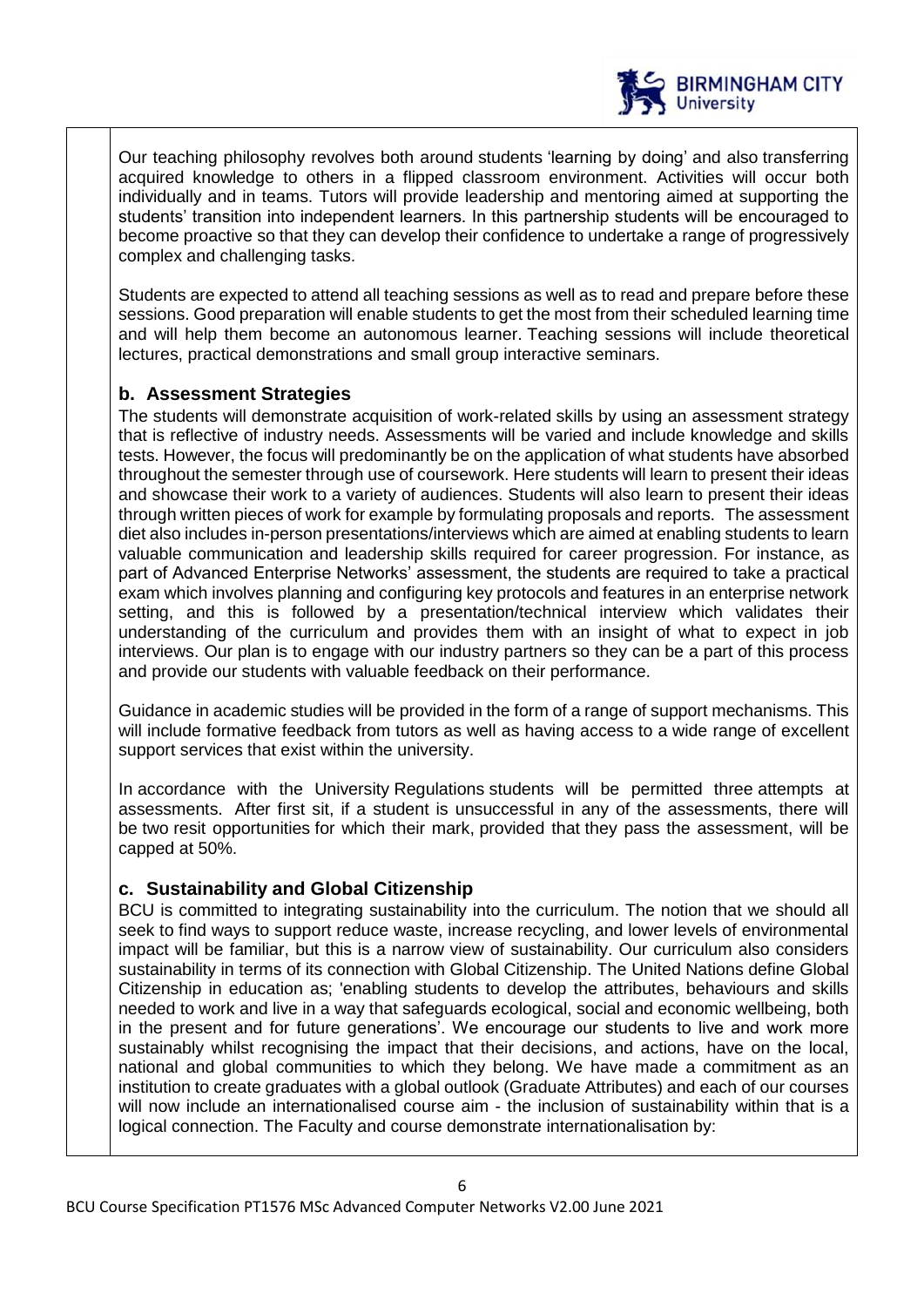

- Using cultural and international experiences or knowledge as a learning resource.
- Encouraging intercultural experiences, partnerships, and collaborations.
- Contributing to international scholarly activity and knowledge exchange.
- Providing and promoting a range of accessible opportunities for the international and intercultural learning.
- Facilitating ongoing intercultural and international dialogue and partnerships.
- Proactively developing inclusive learning outcome, practices, skills, and/or attitudes appropriate for diverse societies, culture, and individuals.
- Adapting the content, language, pace and modes of delivery and assessment to the learning context and the diversity of learners
- Using flexible and inclusive approaches that appreciate and respect individual differences in knowledge, education, and culture.

### **d. Inclusivity:**

BCU is committed to integrating sustainability into the curriculum. One of the main tenets of Industry 4.0 is improving the efficiency of the manufacturing processes across its value chain. This has a very positive impact on the notion of a Sustainable Industry aiming to reduce waste, increase recycling, and lower levels of environmental impact.

Moreover, it is now difficult to separate the notion of sustainability with that of the impact it has on a global scale. The United Nations define Global Citizenship in education as; 'enabling students to develop the attributes, behaviours and skills needed to work and live in a way that safeguards ecological, social and economic wellbeing, both in the present and for future generations'. As such, our course will present students with a recognition of the impact that the future development on different industries and sectors brings to regional, national, and global communities.

The Faculty and course demonstrates internationalisation by:

- Using cultural and international experiences or knowledge as a learning resource.
- Encouraging intercultural experiences, partnerships, and collaborations.
- Contributing to international scholarly activity and knowledge exchange.
- Providing and promoting a range of accessible opportunities for the international and intercultural learning.
- Facilitating ongoing intercultural and international dialogue and partnerships.
- Proactively developing inclusive learning outcome, practices, skills, and/or attitudes appropriate for diverse societies, culture, and individuals.
- Adapting the content, language, pace and modes of delivery and assessment to the learning context and the diversity of learners
- Using flexible and inclusive approaches that appreciate and respect individual differences in knowledge, education, and culture.

# **e. Digital / Online content**

It is an essential 'life skill' to be able to access, process and assimilate information in the broadest sense. Therefore, students are expected to have high levels of digital and information literacy both at University and outside. The ability to articulate that information and to construct new understanding is also critical to graduate success. Through this course, students are encouraged to recognise different types of information and resources, to develop their ability to question the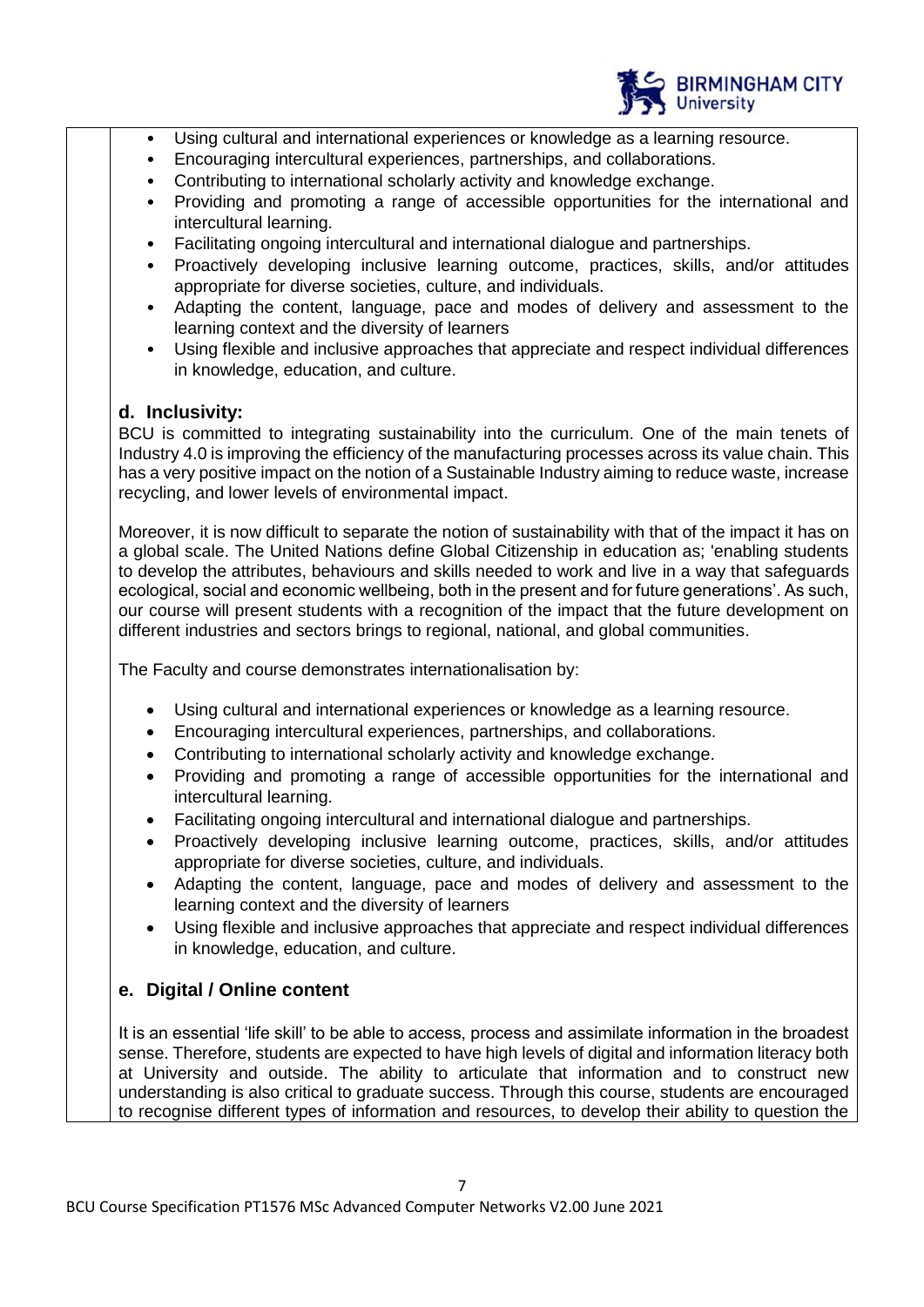

validity of that information or resource, and to recognise the importance of both print and online resources to facilitate development of their knowledge.

Being able to feel confident, informed and discerning in the use of digital information and technologies is important, whether it is the effective sourcing of research material, technical skills development for creative practice such as presentations, or simply managing information and systems appropriate to a student's study needs. Students undertaking a technology-based degree are also expected to actively explore and evaluate new and emerging technologies as part of their studies and professional development.

The course will develop and support students in a number of ways:

- Library induction to access online books, journals and articles and general research material.
- CICT induction to managing your Birmingham City University iCity account, including print, library and equipment loans, emails and access to Student Services.
- Moodle as a digital location of module specific information, lecture presentations, 'how-to' videos, information and news updates and submission upload.
- Cisco NetAcad learning portal.
- Social media platforms for example the effective use of Facebook and Twitter.
- Access to specialist equipment in the school (Net Lab Offering).
- Access to 24 bookable laptops.
- Optional and core technical skills sessions throughout the course.

8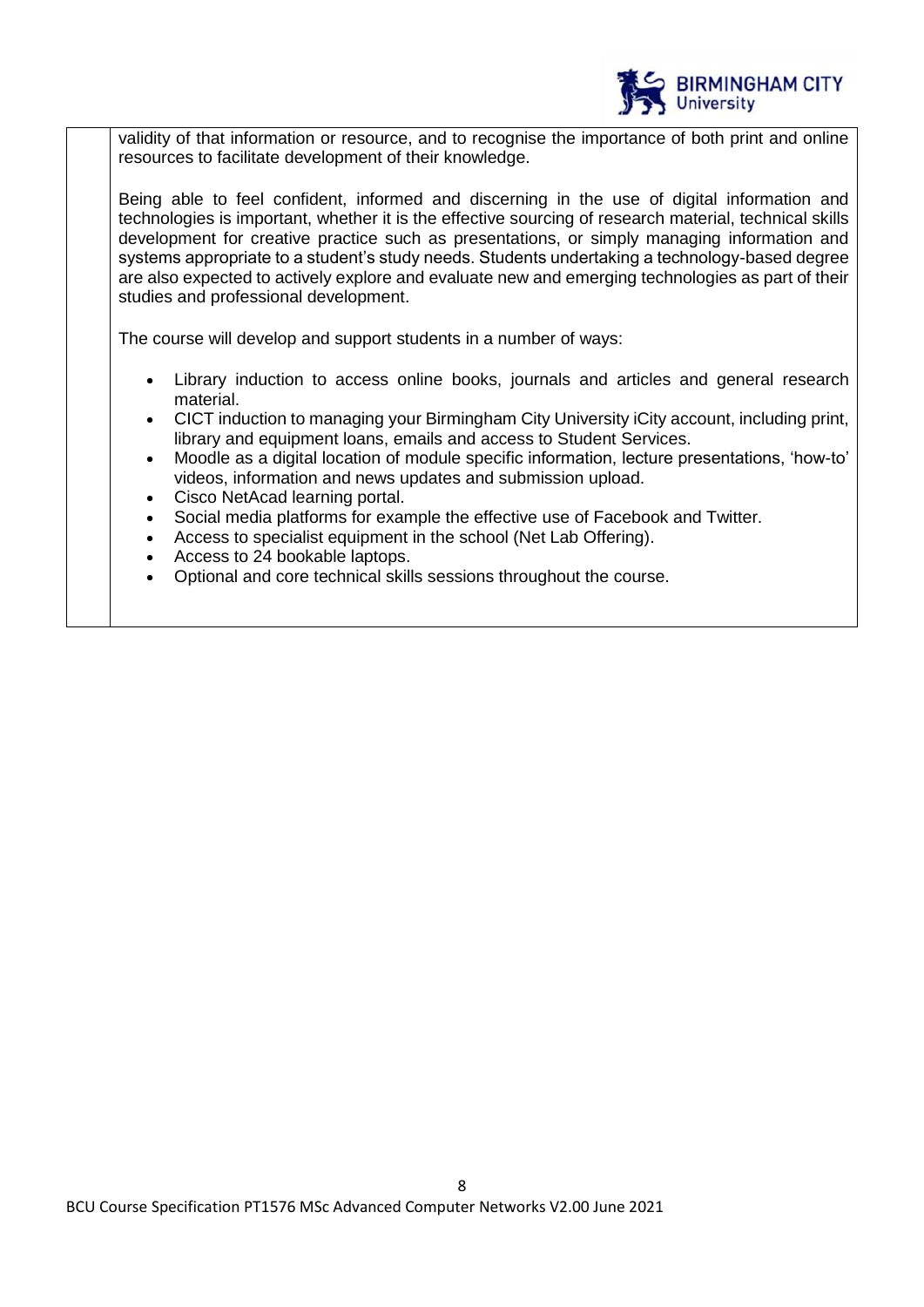

| <b>Module Code</b> | <b>Module Name</b>                                                                                                                                                                                                           | <b>Credit Value</b> |  |  |
|--------------------|------------------------------------------------------------------------------------------------------------------------------------------------------------------------------------------------------------------------------|---------------------|--|--|
| <b>CMP7158</b>     | <b>Research Methods and Project Management</b>                                                                                                                                                                               | 20                  |  |  |
| <b>CMP7221</b>     | <b>Network Automation and Orchestration</b>                                                                                                                                                                                  | 20                  |  |  |
| <b>CMP7171</b>     | <b>Advanced Ethical Hacking</b>                                                                                                                                                                                              | 20<br>20<br>20      |  |  |
| CMP#H#H            | <b>Wireless Communication</b>                                                                                                                                                                                                |                     |  |  |
| <b>CMP####</b>     | <b>Applied Machine Learning</b>                                                                                                                                                                                              |                     |  |  |
| $CMP$ ####         | <b>Advanced Enterprise Networks</b>                                                                                                                                                                                          | 20                  |  |  |
| <b>CMP7200</b>     | <b>Individual Master's Project</b>                                                                                                                                                                                           | 60                  |  |  |
| Level 6:           | In order to qualify for the award of MSc Advanced Computer Networks with Professional<br>Placement, a student must successfully complete all of the Level 7 modules listed above<br>as well as the following Level 6 module: |                     |  |  |
| <b>Module Code</b> | <b>Module Name</b>                                                                                                                                                                                                           | <b>Credit Value</b> |  |  |
|                    |                                                                                                                                                                                                                              |                     |  |  |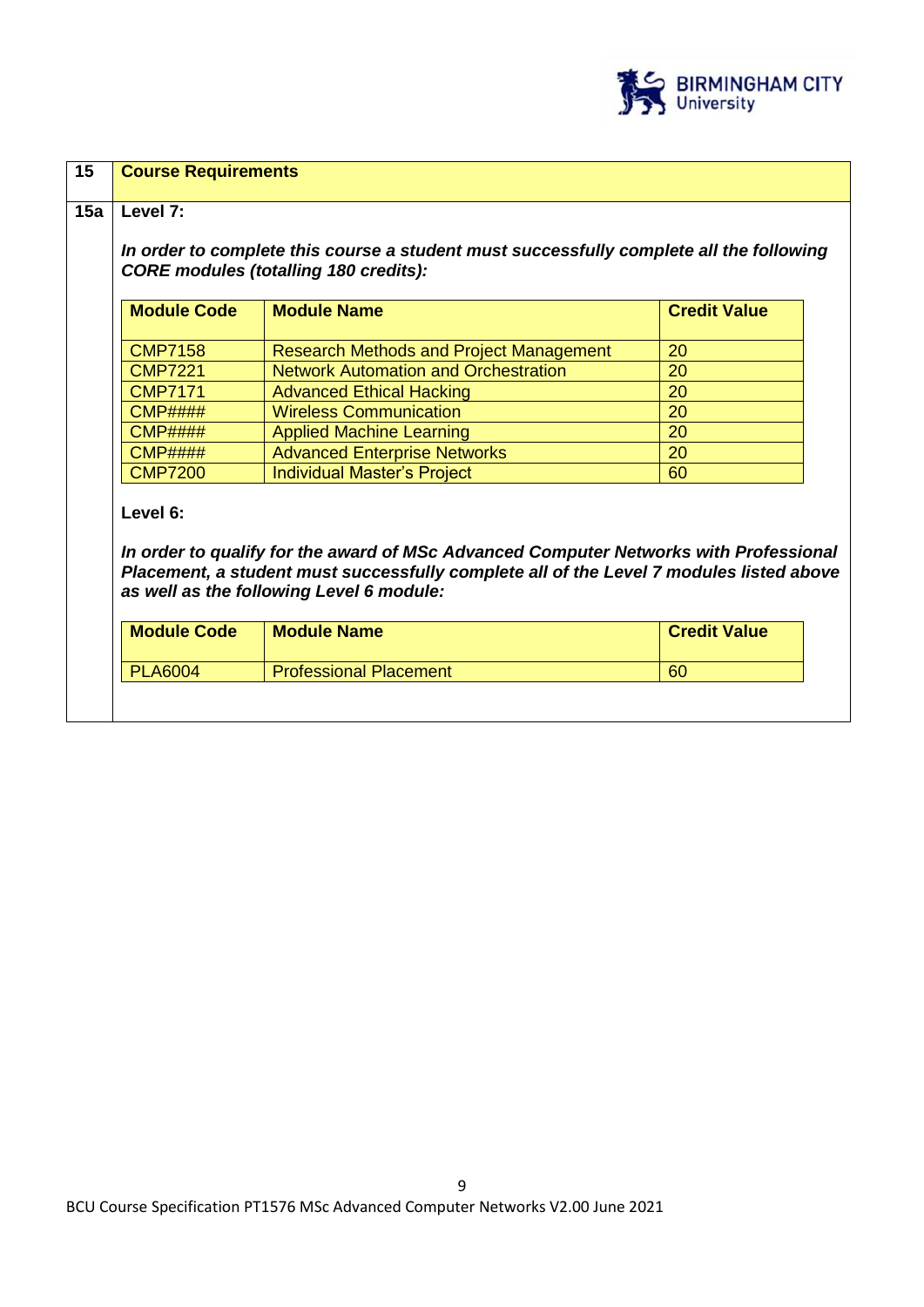

## **15b Structure Diagram**

# **Full-Time (September Start):**

| Year 1<br>1 <sup>st</sup> Semester<br>(Sep - Dec)   | <b>Advanced Enterprise</b><br><b>Networks</b><br>(20 credits)  | <b>Advanced Ethical</b><br>Hacking<br>(20 credits) | <b>Wireless</b><br>Communications<br>(20 credits)                 |
|-----------------------------------------------------|----------------------------------------------------------------|----------------------------------------------------|-------------------------------------------------------------------|
| Year 1<br>2 <sup>nd</sup> Semester<br>$(Jan - May)$ | <b>Network Automation</b><br>and Orchestration<br>(20 credits) | <b>Applied ML</b><br>(20 credits)                  | Research Methods and<br><b>Project Management</b><br>(20 credits) |
| Year 1                                              | Individual Master's Project                                    |                                                    |                                                                   |
| 3 <sup>rd</sup> Semester                            | $(60 \text{ credits})$                                         |                                                    |                                                                   |
| (May – Sep)                                         |                                                                |                                                    |                                                                   |

# **Full-Time (January Start):**

| Year 1<br>1 <sup>st</sup> Semester<br>(Jan - May)  | <b>Advanced Enterprise</b><br><b>Networks</b><br>(20 credits) | <b>Advanced Ethical</b><br>Hacking<br>(20 credits) | <b>Wireless</b><br>Communications<br>(20 credits)                 |
|----------------------------------------------------|---------------------------------------------------------------|----------------------------------------------------|-------------------------------------------------------------------|
| Year 1<br>2 <sup>nd</sup> Semester<br>(June – Sep) | Network Automation<br>and Orchestration<br>(20 credits)       | <b>Applied ML</b><br>(20 credits)                  | Research Methods and<br><b>Project Management</b><br>(20 credits) |
| Year 1                                             |                                                               | Individual Master's Project                        |                                                                   |
| 3 <sup>rd</sup> Semester                           | (60 credits)                                                  |                                                    |                                                                   |
| $(Sep - Jan)$                                      |                                                               |                                                    |                                                                   |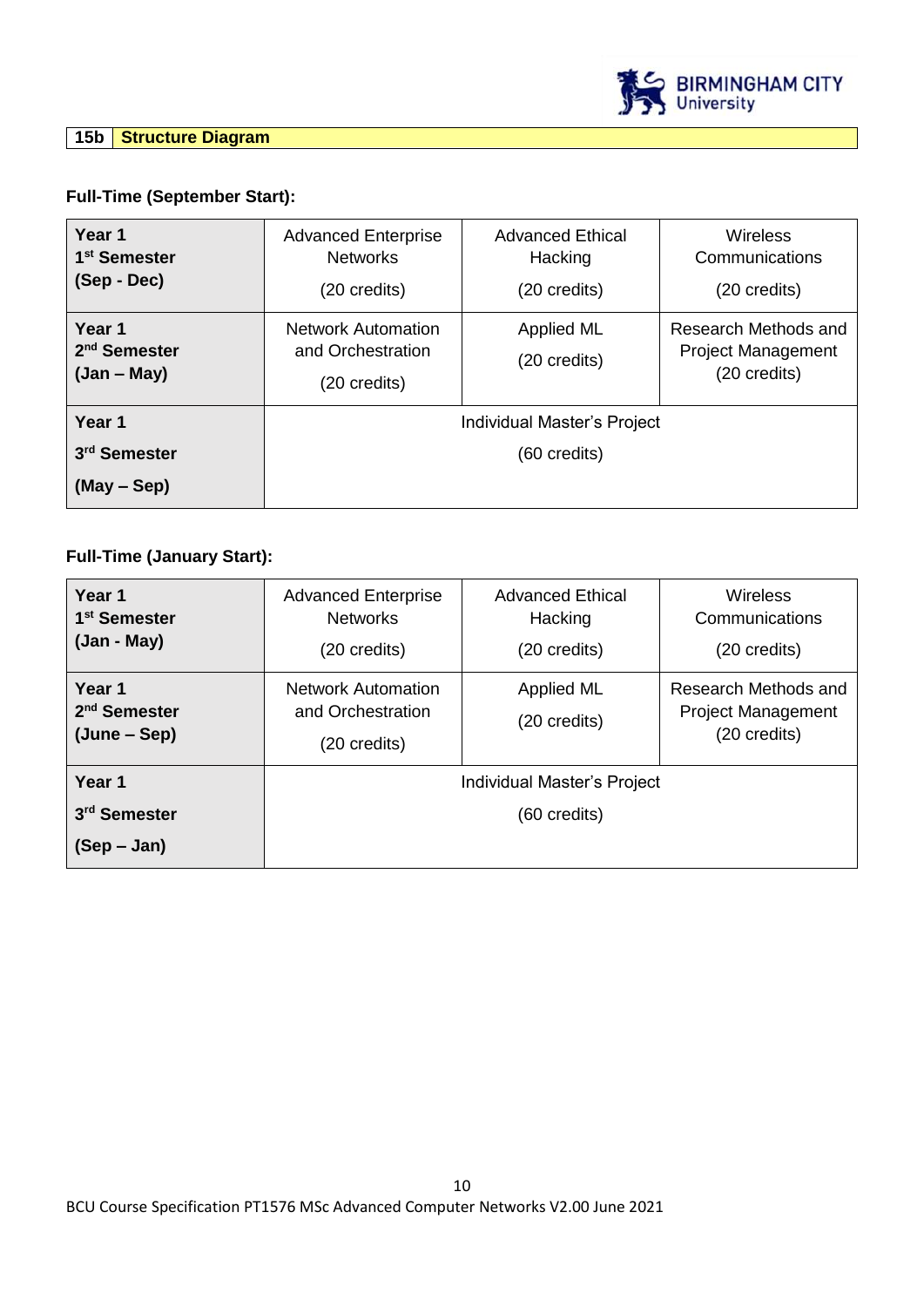

**Full-time with Professional Placement (September Start):**

| Year 1<br>1 <sup>st</sup> Semester<br>(Sep - Dec)   | <b>Advanced Enterprise</b><br><b>Networks</b><br>(20 credits)            | <b>Advanced Ethical</b><br>Hacking<br>(20 credits) | <b>Wireless</b><br>Communications<br>(20 credits)                 |
|-----------------------------------------------------|--------------------------------------------------------------------------|----------------------------------------------------|-------------------------------------------------------------------|
| Year 1<br>2 <sup>nd</sup> Semester<br>$(Jan - May)$ | <b>Network Automation</b><br>and Orchestration<br>$(20 \text{ credits})$ | Applied ML<br>(20 credits)                         | Research Methods and<br><b>Project Management</b><br>(20 credits) |
| Year 1                                              | Individual Master's Project                                              |                                                    |                                                                   |
| 3 <sup>rd</sup> Semester                            | (60 credits)                                                             |                                                    |                                                                   |
| $(May - Sep)$                                       |                                                                          |                                                    |                                                                   |
| Year <sub>2</sub>                                   | <b>Professional Placement</b>                                            |                                                    |                                                                   |
| 1 <sup>st</sup> Semester                            | $(60 \text{ credits})$                                                   |                                                    |                                                                   |
| $(Sep - Jan)$                                       |                                                                          |                                                    |                                                                   |

# **Full-time with Professional Placement (January Start):**

| Year 1<br>1 <sup>st</sup> Semester<br>$(Jan - May)$ | <b>Advanced Enterprise</b><br><b>Networks</b><br>(20 credits)  | <b>Advanced Ethical</b><br>Hacking<br>(20 credits) | <b>Wireless</b><br>Communications<br>(20 credits)                 |
|-----------------------------------------------------|----------------------------------------------------------------|----------------------------------------------------|-------------------------------------------------------------------|
| Year 1<br>2 <sup>nd</sup> Semester<br>(June – Sep)  | <b>Network Automation</b><br>and Orchestration<br>(20 credits) | Applied ML<br>(20 credits)                         | Research Methods and<br><b>Project Management</b><br>(20 credits) |
| Year 1                                              | Individual Master's Project                                    |                                                    |                                                                   |
| 3 <sup>rd</sup> Semester                            | (60 credits)                                                   |                                                    |                                                                   |
| $(Sep - Jan)$                                       |                                                                |                                                    |                                                                   |
| Year <sub>2</sub>                                   | <b>Professional Placement</b>                                  |                                                    |                                                                   |
| 1 <sup>st</sup> Semester                            | (60 credits)                                                   |                                                    |                                                                   |
| $(Jan - May)$                                       |                                                                |                                                    |                                                                   |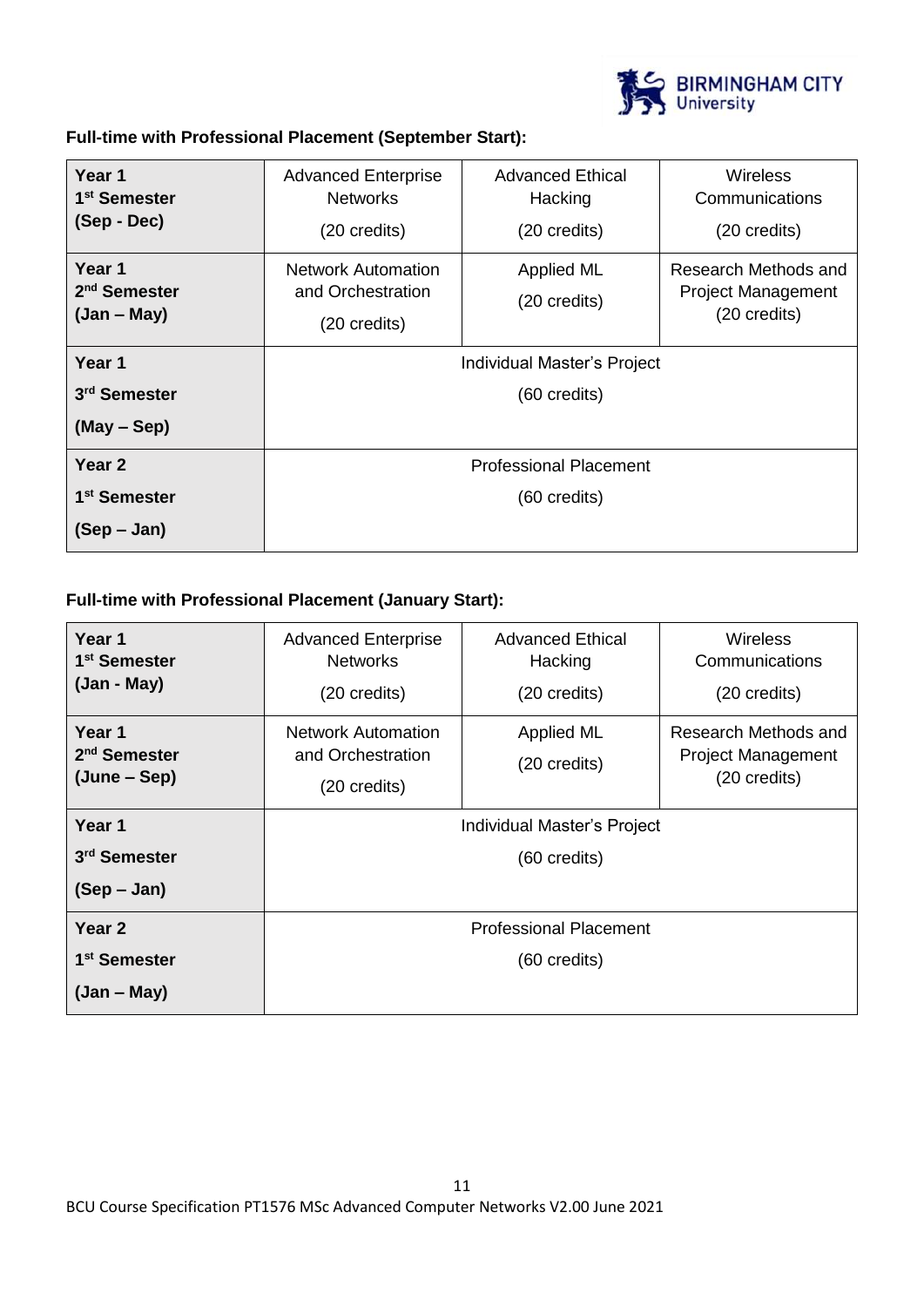

# **Part-Time (September start only):**

| Year 1                   | <b>Advanced Enterprise Networks</b> | <b>Wireless Communications</b> |
|--------------------------|-------------------------------------|--------------------------------|
| 1 <sup>st</sup> Semester | (20 credits)                        | (20 credits)                   |
| $(Sep - Dec)$            |                                     |                                |
| Year 1                   | Network Automation and              | <b>Applied ML</b>              |
| 2 <sup>nd</sup> Semester | Orchestration                       | (20 credits)                   |
| $(Jan - May)$            | (20 credits)                        |                                |
| Year <sub>2</sub>        | <b>Advanced Ethical Hacking</b>     |                                |
| 1 <sup>st</sup> Semester | (20 credits)                        |                                |
| $(Sep - Dec)$            |                                     |                                |
| Year <sub>2</sub>        | Research Methods and Project        |                                |
| 2 <sup>nd</sup> Semester | Management                          |                                |
| $(Jan - May)$            | (20 credits)                        |                                |
| $(May - Sep)$            | Individual Master's Project         |                                |
|                          | (60 credits)                        |                                |
|                          | January - September                 |                                |